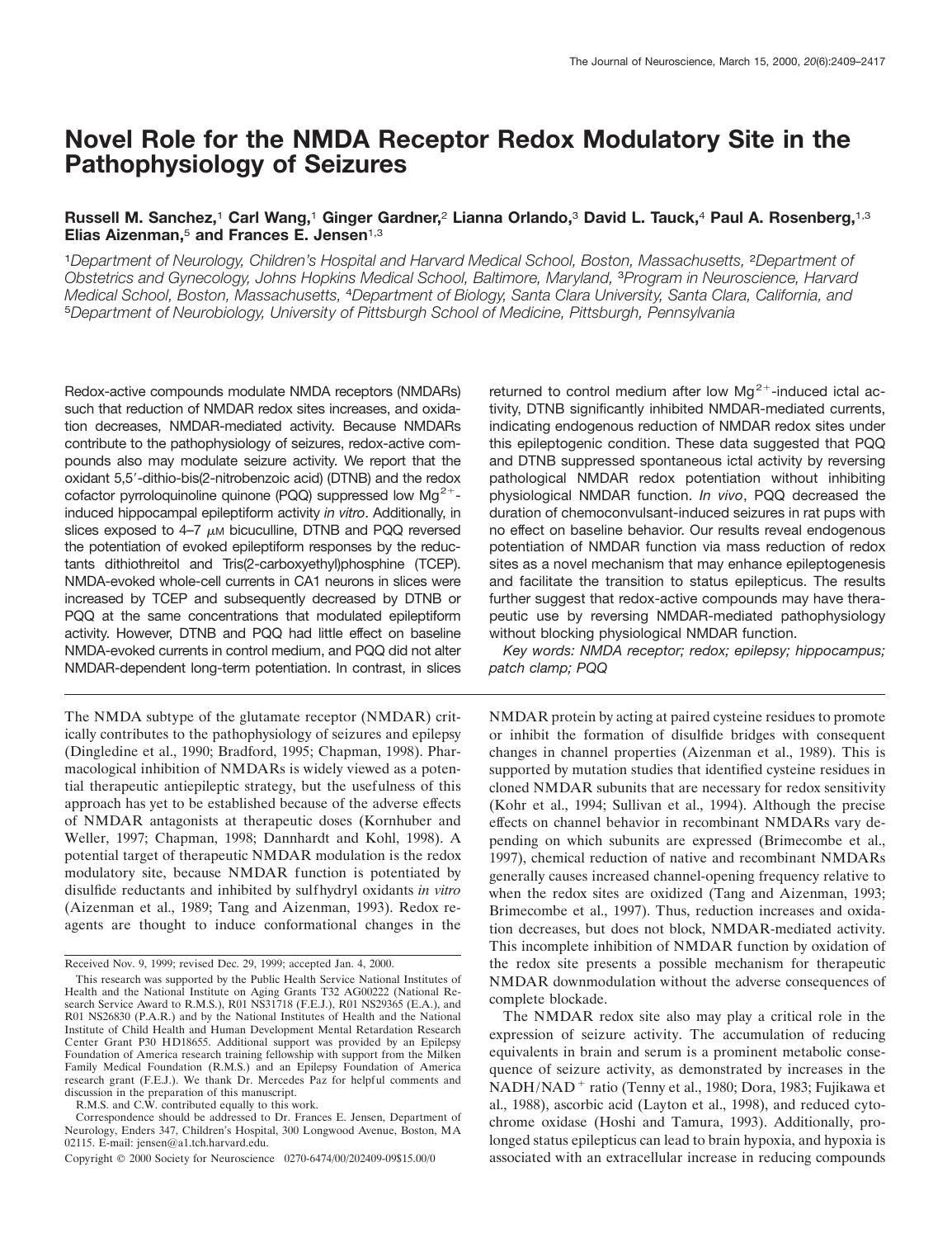such as reduced glutathione, cysteine, and related metabolites (Li et al., 1999). The reducing agent dithiothreitol (DTT) was shown to induce spontaneous epileptiform activity in guinea pig hippocampal slices (Tolliver and Pellmar, 1987). Because DTT increases NMDAR activity via reduction of the redox site (Aizenman et al., 1989), it is possible that such NMDAR potentiation contributed to the expression of DTT-induced epileptiform activity. Given these observations, we hypothesized that seizures may induce endogenous reduction of NMDAR redox sites, and the consequent potentiation of NMDAR function could sustain or prolong seizure activity.

In this study, we examined the ability of redox-active compounds to modulate epileptiform activity and NMDAR function *in vitro* under various epileptogenic conditions. Our aim was to determine the extent to which the NMDAR redox state contributes to the patterning of epileptiform activity and to determine whether NMDAR redox state is endogenously altered under epileptogenic conditions. Our results demonstrate that agents that oxidize the NMDAR redox site suppress experimentally induced epileptiform activity *in vitro* and inhibit behavioral seizures *in vivo*. More important, our data indicate that some epileptogenic conditions result in NMDAR potentiation by endogenous reducing factors. These findings suggest that the dynamic regulation of NMDAR function by the redox environment may be a critical mechanism in the expression of epileptiform activity and may therefore represent a target of therapeutic intervention.

## **MATERIALS AND METHODS**

*Animals.* Long–Evans rats (Charles River Laboratories, Wilmington, MA) were housed in the animal care facility on a 12 hr light/dark cycle. All procedures were approved and in accordance with guidelines set by the institutional Animal Care and Use Committee.

*Extracellular recordings.* Hippocampal slices were prepared according to our previously published protocol (Jensen et al., 1998) from rat pups aged postnatal day 10 (P10)–P18 or from adult rats (250–300 gm). Younger rats were used for  $0 \text{ Mg}^{2+}$  experiments, and both young and adult rats were used for low-bicuculline methiodide (BMI) experiments. No age-dependent differences were seen in the low-BMI results. After death by decapitation, the brain was rapidly dissected, sliced at 400  $\mu$ m thickness on a Stoelting tissue chopper, and transferred to an interface chamber continuously perfused with artificial CSF (ACSF) at 33.5°C at 38 ml/hr (in mm): 124 NaCl, 5 KCl, 1.25 NaH<sub>2</sub>PO<sub>4</sub>, 2 CaCl<sub>2</sub>, 1.5 MgSO<sub>4</sub>, 10 D-glucose, and 26 NaHCO<sub>3</sub>, bubbled with 95%  $O_2/5\%$  CO<sub>2</sub>. Slices were incubated in the chamber for 60–90 min before recording. For experiments in which both field and whole-cell recordings were obtained, slices were maintained in a submersion chamber as described below.

Extracellular field potentials were recorded through glass microelectrodes filled with  $ACSF (1–2 M\Omega)$  using a model 1800 A-M Systems AC amplifier and were acquired on a personal computer (PC) using the Scope software package (gift from Dr. G. Rose) or pCLAMP6 (Axon Instruments). Data were analyzed off-line using Scope, pCLAMP6, or Igor Pro (Wavemetrics). Synaptic field potentials were elicited by electrical stimulation of Schaffer collateral afferent axons. A bipolar tungsten electrode (Fred Haer) was used to apply constant-current electrical pulses  $(225-450 \mu A; 0.1 \text{ msec pulses at 1 per 30 sec or 1 per min}).$ Recording electrodes were placed in the stratum pyramidale or stratum radiatum at a depth of 75–100  $\mu$ m and  $\sim$ 200  $\mu$ m from the stimulating electrode.

For long-term potentiation (LTP) experiments, hippocampal slices from P18 to P20 rats were maintained and recorded in ACSF that contained (in mm): 116 NaCl, 3.5–5.37 KCl, 1.02 NaH<sub>2</sub>PO<sub>4</sub>, 3.2 CaCl<sub>2</sub>, 0.83 MgSO<sub>4</sub>, 10 D-glucose, and 26.2 NaHCO<sub>3</sub>, bubbled with 95% O<sub>2</sub>/5% CO2. For half of these experiments, pyrroloquinoline quinone (PQQ; 200  $\mu$ M) was added to the ACSF 30-50 min before and throughout recording from area CA1. Input and output curves were obtained, and the stimulus intensity that elicited 50% of the maximum EPSP slope was used for both test and tetanic stimulation. Test stimuli were applied once every 30 sec for 10 min before the first tetanus to confirm the stability of baseline responses. The tetani consisted of two 1 sec epochs of 100 Hz pulses (100  $\mu$ sec pulse duration) applied 20 sec apart.

*Whole-cell recording.* For whole-cell recording experiments, 300–400  $\mu$ m hippocampal slices were prepared from P10 to P18 rats as described above or using a vibratome. Individual slices were incubated for 1 hr before being transferred to a custom-modified submersion chamber (Warner Instruments) for recording. ACSF (in mM, 119 NaCl, 2.5 KCl, 1 NaH<sub>2</sub>PO<sub>4</sub>, 2.5 CaCl<sub>2</sub>, 1.3 MgSO<sub>4</sub>, 11 D-glucose, 26.2 NaHCO<sub>3</sub>, and 10–30 sucrose, bubbled with 95%  $O<sub>2</sub>/5\%$   $CO<sub>2</sub>$ ) was superfused at a flow rate of 60–80 ml/hr at room temperature. Glycine was not added to the recording media to maintain conditions similar to those used for field recordings. For NMDAR-mediated EPSC (nEPSC) recordings, slices were maintained at  $32 \pm 1$ °C because this was necessary to achieve ictal field activity.

Whole-cell voltage-clamp recordings were obtained from neurons in st. pyramidale of area CA1. Gigaohm seals were formed on pyramidalshaped neurons under visual guidance using infrared differential interference contrast video microscopy (Stuart et al., 1993) or on neurons in st. pyramidale using the "blind"-patch technique (Blanton et al., 1989). Neurons were visualized using a Nikon Optiphot microscope with a Hitachi KP-116 camera and Panasonic video monitor. Recordings were obtained using an Axopatch 200A amplifier (Axon Instruments), and data were digitized and stored on a PC using Clampex (pCLAMP6; Axon Instruments), which also was used to generate command voltage protocols.

The patch pipette solution consisted of (in mM): 123 Cs-gluconate, 4 NaCl, 2 MgCl<sub>2</sub>, 10 EGTA, 10 HEPES, 2 Na-ATP, and 0.3 GTP, pH 7.2, or a solution of the same composition except with Cs-gluconate at 103 mM and 20 mM tetraethylammonium chloride added. Results were similar with either pipette solution. Electrodes had resistances of  $4-7 \text{ M}\Omega$  when filled, cell-attached seals were  $>5$  G $\Omega$ , and uncompensated series resistances in the whole-cell configuration were typically  $10-15$  M $\Omega$  (range, 6–27 M $\Omega$ ). Series resistance  $(R_s)$  was monitored throughout experiments by applying brief  $-5$  mV voltage steps before and after each stimulus. Cells were rejected if  $R<sub>s</sub>$  was unstable or increased to  $>$ 34 M $\Omega$ . Apparent input resistances ranged from 600 M $\Omega$  to  $\gg$ 1 G $\Omega$ . Data were analyzed off-line using Clampfit (pCLAMP6; Axon Instruments) or on a Macintosh computer using Axograph 3.0 (Axon) and Igor Pro (Wavemetrics).

For recording NMDA-evoked currents, tetrodotoxin (0.5–1  $\mu$ M) was added to the ACSF, and cells were held at  $0$  or  $+10$  mV between protocols to inactivate voltage-gated Na<sup>+</sup> and Ca<sup>2+</sup> channels. NMDA was applied by focal pressure ejection from a patch pipette (1 mm NMDA dissolved in ACSF) using a Picospritzer (General Valve, Fairfield, NJ) or by 10–12 sec superfusion of 100  $\mu$ M NMDA. When superfused, the NMDA concentration peaked more slowly than did the superfusion time because of the slow fluid exchange in our gravity perfusion system. Therefore, voltage ramps (12 mV/sec) were applied every 20 sec starting from a fixed time relative to NMDA superfusion, and control ramp responses were subtracted from the peak ramp responses to obtain *I–V* curves. *I–V* curves obtained in this manner were reliably reproducible. The same protocols were used to examine AMPA/kainate receptor function, except that 500  $\mu$ M AMPA was applied by focal pressure ejection or 25  $\mu$ M kainate was applied by superfusion.

EPSCs were evoked by electrical stimulation of Schaffer collateral afferent axons as described for field potentials, except that pulses of  $20-200 \mu A$  intensity were used. nEPSCs were isolated by the addition of 20–40  $\mu$ M CNQX and 20–100  $\mu$ M picrotoxin or 40  $\mu$ M bicuculline methiodide to the ACSF. Non-NMDAR-mediated EPSCs were recorded in the presence of 100  $\mu$ M picrotoxin and 50  $\mu$ M D,L-2-amino-5phosphonopentanoic acid (AP-5). To examine the effects of ictal activity on NMDAR redox state, slices were first exposed to  $Mg^{2+}$ -free ACSF until spontaneous ictal activity had been observed for 30 min. Then, control  $(Mg^{2+}$ -containing) ACSF was washed in, and nEPSCs were recorded beginning 30–60 min after the cessation of ictal activity.

In vivo *chemical convulsant testing.* Rat pups at postnatal day 12 were maintained at 33–34°C. PQQ (20 mg/kg; 2.3 mg/ml in 2%  $\text{HCO}_3$ ) or vehicle ( $2\%$  HCO<sub>3</sub>) was administered intraperitoneally 30 min before the administration of either pentylenetetrazol (80 mg/kg, i.p.) or bicuculline methiodide (2 mg/kg, s.c.). The latency to the first myoclonic jerk, the latency to generalized convulsion, and the duration of generalized convulsion were measured for each rat by an investigator blind to the treatment group. Student's *t* test was used to compare control and PQQ-treated groups.

*Chemicals.* Pentylenetetrazol (PTZ), BMI, picrotoxin, AP-5, NMDA, tetrodotoxin, tetraethylammonium chloride, DTT, 5,5'-dithio-bis(2-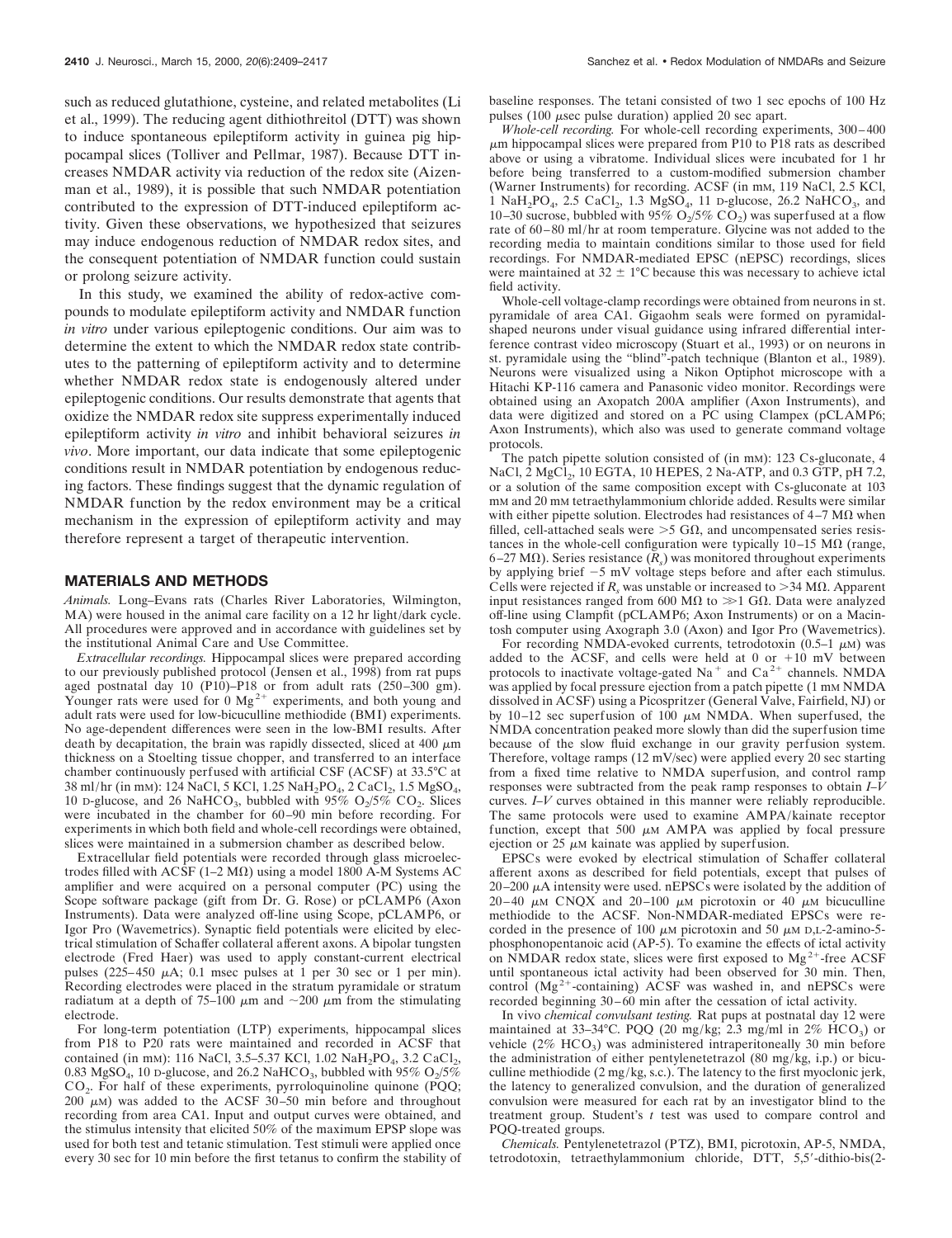

*Figure 1.* Suppression of spontaneous ictal bursts by PQQ and DTNB. *A, B,* The *top traces* show spontaneous ictal bursts recorded from area CA1 after 30 min of exposure to ACSF that contained no added  $\overline{Mg}^{2+}$ . Superfusion of 200  $\mu$ M POO (*A*) or 1 mM DTNB (*B*) suppressed spontaneous bursting (*second traces* from *top*), and this effect persisted after washout of each agent (*third traces* from *top*). Subsequent addition of 0.5 mM DTT caused spontaneous bursts to reappear (*bottom traces*). In contrast to PQQ- or DTNB-treated slices, untreated control slices showed spontaneous ictal bursting that typically persisted for the duration of recording (90–240 min) and never ceased spontaneously before 90 min of continuous bursting.

nitrobenzoic acid) (DTNB), superoxide dismutase (SOD), and catalase were obtained from Sigma (St. Louis, MO). CNQX was obtained from Research Biochemicals (Natick, MA). Tris(2-carboxyethyl)phosphine hydrochloride (TCEP) was obtained from Molecular Probes (Eugene, OR). PQQ was obtained from Fluka (Buchs, Switzerland).

# **RESULTS**

# **Redox-active agents modulate NMDAR-dependent epileptiform activity** *in vitro*

We first examined the ability of agents that oxidize the NMDAR redox site to suppress NMDAR-dependent electrographic seizures in the hippocampal slice. Exposure of young rat (postnatal day 10–18) hippocampal slices to an extracellular medium that contained no added  $Mg^{2+}$  resulted in spontaneous ictal activity, as manifest by repetitive high-frequency bursts of population spikes (Fig. 1). This ictal pattern is characteristic of this age group and dependent on NMDAR activation (Wang and Jensen, 1996). In the absence of further treatment, the low  $Mg^{2+}$ -induced ictal activity persisted until recording was terminated (90–240 min;  $n = 8$ ). In contrast, the spontaneous ictal activity was completely abolished when the redox cycling agent PQQ (200  $\mu$ M; 6/6 slices) or the sulfhydryl oxidant DTNB  $(1 \text{ mm}; 9/14 \text{ slices}; p < 0.005;$ Fisher's exact test) was applied after 10 min of spontaneous activity (Fig. 1). This suppression of ictal activity endured after 30–60 min of washout of either compound, but ictal firing was restored after application of the disulfide reducing agents DTT (0.5–1 mm; Fig. 1) or TCEP (500  $\mu$ m; data not shown). Notably, when DTT was applied to slices exhibiting low  $Mg^{2+}$ -induced ictal activity without previous exposure to DTNB or PQQ, the interval between ictal events gradually decreased and within 10 min evolved into continuous spiking that lasted several minutes

before all spontaneous activity gradually disappeared  $(n = 5; \text{data})$ not shown).

In some experiments, epileptiform CA1 field potentials were evoked by Schaffer collateral stimulation in  $Mg^{2+}$ -free medium. Consistent with their effects on spontaneous bursting, DTNB or PQQ abolished the late spikes in the evoked epileptiform responses, and the late spikes were restored only by subsequent exposure to DTT (Fig. 2). DTNB or PQQ, however, did not inhibit the initial population spike. Taken together, these data indicated that agents that oxidize the NMDAR redox site suppress NMDAR-dependent epileptiform activity *in vitro* without apparent effects on non-NMDAR-mediated synaptic transmission.

# **Redox modulation of bicuculline-induced epileptiform responses**

To investigate further the specific contribution of NMDAR modulation in the modification of seizure activity by redox agents, we examined the effects of these agents on evoked epileptiform activity induced by the  $GABA_A$  receptor inhibitor BMI, a model that is less dependent on NMDAR activation. Slices were exposed to a low concentration of BMI (4–7  $\mu$ M), because this allowed synaptically evoked epileptiform responses to be recorded without spontaneous activity. Under this condition, the evoked responses exhibited multiple population spikes as in the low-Mg<sup>2+</sup> condition (Fig. 3*A*). In contrast to the low-Mg<sup>2+</sup> condition, application of DTNB and PQQ had no effect on the late spikes without previous addition of a reducing agent but completely reversed the effects of reducing agents. Figure 3*A* shows that DTT (500  $\mu$ M) significantly increased the numbers of spikes in the evoked responses and that this increase persisted during DTT washout. The numbers of spikes were decreased by subse-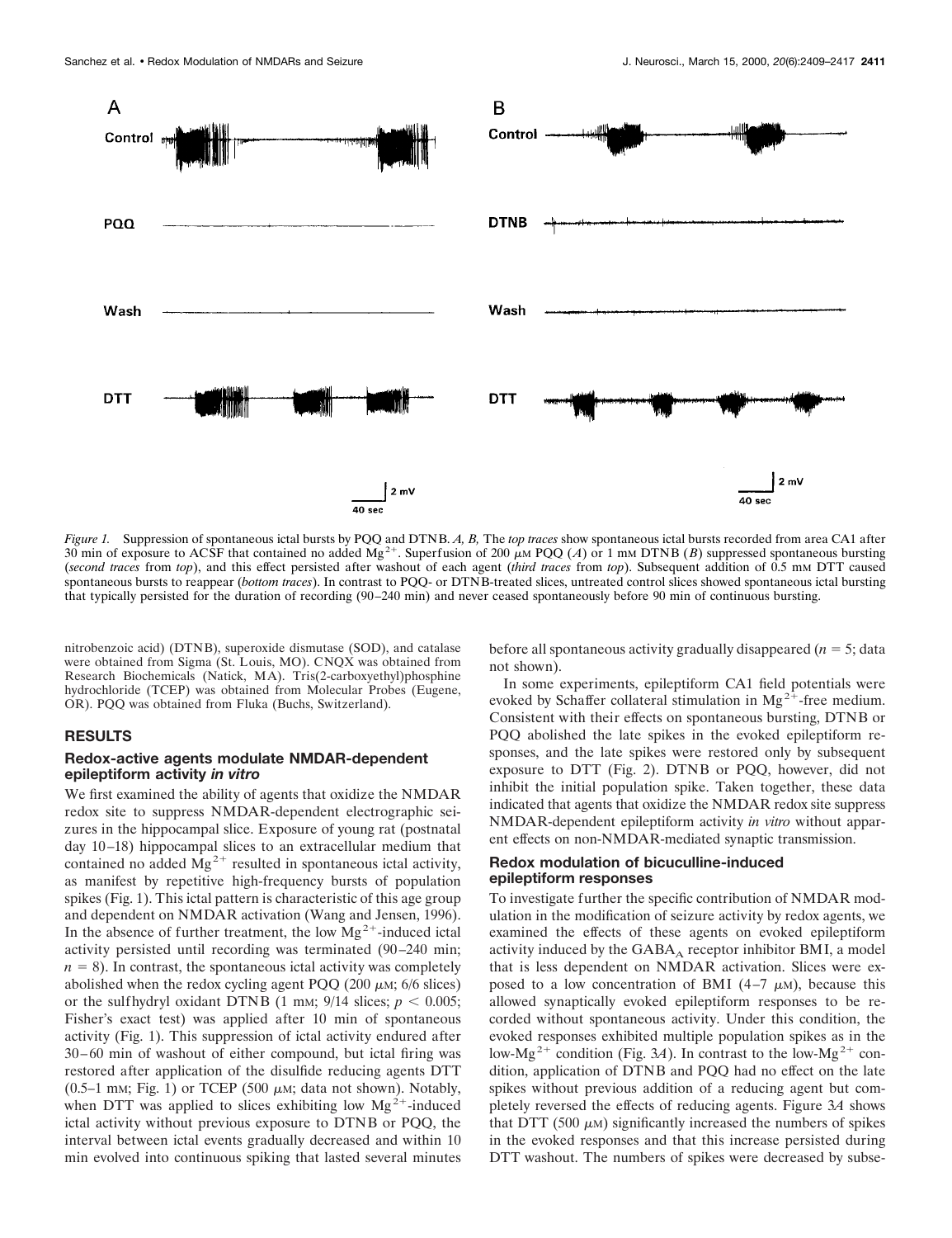

*Figure 2.* Inhibition of evoked epileptiform field potentials in  $Mg^{2+}$ -free ACSF by PQQ and DTNB. The data *traces* show the emergence of multiple peaks in the evoked response during exposure to  $Mg^{2+}$ -free media and the inhibition of these later peaks by subsequent addition of 1 mM DTNB to the bath. As with the spontaneous ictal bursts, the evoked late peaks were not observed during DTNB washout but were restored by DTT application.

quent exposure to PQQ (100  $\mu$ M) or DTNB (500  $\mu$ M; data not shown), and this decrease also persisted after washout of either compound. As indicated in the bar graphs in Figure 3*C*, the number of spikes in the evoked response significantly increased within 10 min of exposure to DTT from 4.8  $\pm$  0.7 to 9.6  $\pm$  2.3 peaks (mean  $\pm$  SEM;  $n = 5$ ;  $p < 0.05$ ; one-way repeated measures ANOVA using Student–Newman–Keuls *post hoc* pairwise comparison) and remained increased after 30 min of washout of DTT (12.2  $\pm$  2.9 peaks). Subsequent application of 100  $\mu$ M PQQ decreased the number of spikes in the evoked response within 10 min (5.6  $\pm$  0.8 peaks; significantly different from DTT,  $p$  < 0.05), and this effect also was unchanged after 30 min of washout (5.4  $\pm$ 0.8 peaks). Notably, although PQQ and DTNB rapidly and persistently reversed the DTT effect, they did not decrease the numbers of spikes beyond pre-DTT baseline levels and did not alter the evoked responses without previous DTT application. This was in contrast to their effects on low  $Mg^{2+}$ -induced epileptiform activity and suggested that NMDARs did not contribute significantly to evoked epileptiform responses in the presence of BMI at a concentration that was below the threshold to elicit spontaneous ictal activity.

To determine more directly whether NMDAR modulation by redox agents had mediated their effects on epileptiform responses, we repeated this experiment with NMDARs blocked by the specific antagonist AP-5 (100  $\mu$ M). As with DTNB and PQQ, AP-5 had no effect on the compound evoked response induced by partial  $GABA_A$  receptor blockade with BMI, indicating that this epileptiform response was not NMDAR dependent. In the presence of AP-5, the numbers of spikes in the evoked responses were completely unchanged by each of the redox agents (Fig.  $3B, D; n =$ 4). This suggested that NMDAR-independent epileptiform activity was insensitive to modulation by redox agents and that, in the absence of AP-5, DTT had caused the emergence of an NMDAR-mediated component of epileptiform activity that was subsequently suppressed by PQQ and DTNB.

Under certain conditions, PQQ may promote the formation of oxygen-derived free radicals (Paz et al., 1992; Fluckiger et al., 1993), which also oxidize the NMDAR redox site (Aizenman et al., 1990; Aizenman, 1995). To exclude the possibility that the effects of PQQ were mediated indirectly via the generation of free radicals, we repeated this experiment in slices continuously exposed to the enzymatic free-radical scavengers SOD (100 units/ ml) and catalase (CAT; 210 units/ml). As indicated in the bar graphs in Figure 3*E*, the results obtained in the presence of SOD and CAT were similar to those obtained in their absence, and no significant differences were found between the same groups compared with versus without SOD and CAT. Thus, the generation of extracellular free radicals did not contribute to the modulation of epileptiform activity by PQQ.

It is noteworthy that, in addition to prolonging the evoked responses in BMI, DTT caused the emergence of spontaneous synchronous field activity that persisted during DTT washout but was completely abolished by subsequent application of DTNB or PQQ (data not shown). AP-5 also prevented this DTT-induced spontaneous activity, further indicating that the induction of synchronous seizure-like activity was NMDAR dependent. Thus, our data suggested that, under a proconvulsant condition, the mass reduction of NMDAR redox sites may be sufficient to precipitate spontaneous epileptiform activity.

# **Effects of redox reagents on NMDAR-mediated wholecell currents in CA1 neurons**

Having established effects of redox-active compounds on epileptiform activity in hippocampal slices, we next obtained whole-cell voltage-clamp recordings from neurons in the pyramidal cell layer of area CA1 to determine whether these redox reagents directly modulated NMDAR function at concentrations that altered epileptiform field activity. As shown in Figure 4, NMDA-evoked currents were potentiated by TCEP (200–400  $\mu$ M), and this effect was rapidly and persistently reversed by subsequent exposure to PQQ (200  $\mu$ M) or DTNB (500  $\mu$ M). TCEP significantly increased peak NMDA-evoked currents [167.4  $\pm$  15.9% of control (mean  $\pm$ SEM);  $n = 8$ ;  $p < 0.05$ , one-way ANOVA with *post hoc* group comparison], and PQQ significantly decreased the NMDAevoked current compared with post-TCEP treatment (95.9  $\pm$ 5.5% of control;  $n = 7$ ;  $p < 0.05$ ). Additionally, each of these agents exerted modulation with no effect on the voltage dependence or reversal potential of NMDA-evoked currents (Fig. 4*B,C*). As with field recordings, the effect of TCEP on NMDAevoked currents was mimicked by DTT (500  $\mu$ M; data not shown), and the effect of POO was mimicked by DTNB (500  $\mu$ M).

Figure 4*D* illustrates the time course of the effects of redox agents on currents evoked by focal NMDA application. Clearly, the potentiation of NMDA-evoked currents by TCEP persisted after washout but was rapidly reversed by PQQ or DTNB. Similarly, no changes were observed after PQQ washout, but NMDAevoked currents could be potentiated again by exposure to TCEP. The persistence of these effects paralleled those observed with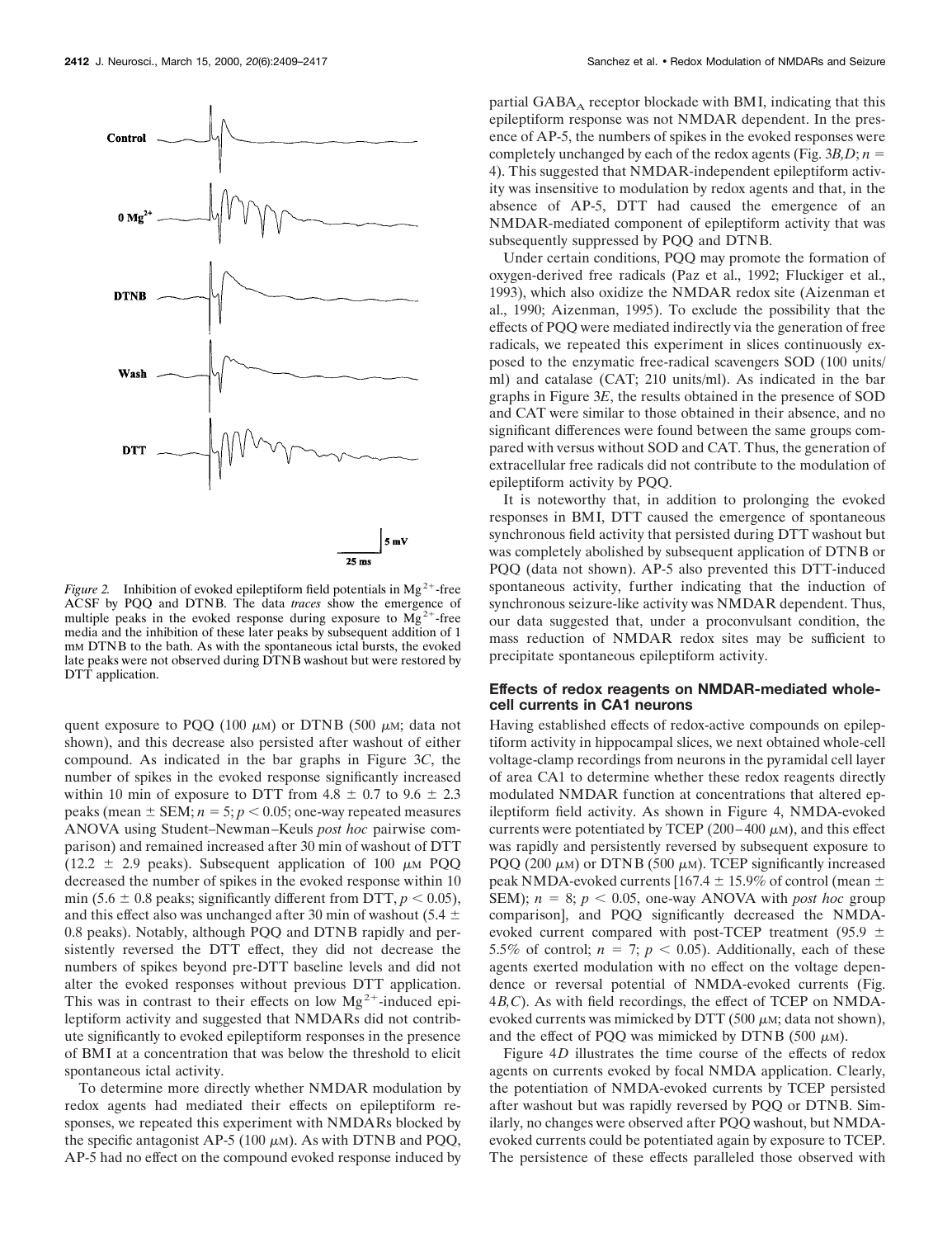

*Figure 3.* Redox modulation of bicuculline-induced epileptiform activity. *A,* The *top trace* shows multiple CA1 population spikes evoked by a single stimulus applied to the Schaffer collateral afferents in the presence of  $7 \mu$ M BMI. Application of 500  $\mu$ M DTT resulted in an increased number of population spikes in the evoked response (*second trace* from *top*), and this effect persisted after DTT washout (*third trace* from *top*). Subsequent application of 100  $\mu$ m PQQ reduced the number of spikes to the pre-DTT baseline level (*fourth trace* from *top*), and this effect also persisted after PQQ washout (*bottom trace*). *B*, Similar recordings obtained in the presence of 100  $\mu$ M AP-5 (*APV*) showed no modulation by redox agents when NMDARs were blocked. *C*, The bar graphs summarize the effects of DTT and PQQ on evoked CA1 field potentials in low BMI. DTT (0.5 mM) significantly increased the number of population spikes in the evoked response, and this increase persisted after DTT washout. The effect of DTT was completely reversed by PQQ (100  $\mu$ M), but the number of spikes in the evoked response did not decrease beyond pre-DTT levels. *D*, The bar graphs illustrate the lack of redox modulation of epileptiform responses in the presence of 100  $\mu$ M AP-5 ( $n = 4$ ). *E*, Identical experiments in the presence of SOD (100) units/ml) and CAT (210 units/ml) showed no differences from those obtained in the absence of SOD and CAT  $(n = 4)$ , indicating that the effects of PQQ were not mediated by the generation of free radicals.

field recordings and was consistent with modulation that is mediated by the modification of a covalent bond. The persistence of potentiation after TCEP washout also indicated that the TCEPinduced potentiation was not mediated by zinc chelation, because this effect would be expected to reverse rapidly after washout (Paoletti et al., 1997). Additionally, PQQ and TCEP had no effect on pharmacologically isolated AMPA/kainate receptor-mediated currents  $(n = 4; \text{ data not shown})$ , consistent with previous work that showed no effect of DTNB and DTT on AMPA/kainate receptors (Aizenman et al., 1989).

Whereas DTNB and PQQ powerfully inhibited NMDAevoked responses that were potentiated by reducing agents, they did not significantly inhibit responses beyond baseline values before the addition of a reductant (Fig. 4*B,D*). This was a consistent observation regardless of which compound was applied first and indicated that NMDAR redox sites were mostly oxidized

under baseline (nonepileptogenic) conditions in our slice preparation. These data were consistent with field recordings obtained with partial  $GABA_A$  receptor blockade but were apparently inconsistent with the powerful suppression of low  $Mg^{2+}$ -induced ictal activity by DTNB and PQQ. However, these data could be reconciled if NMDAR redox sites became reduced by endogenous factors under the  $Mg^{2+}$ -free epileptogenic condition.

#### **Seizure activity induces endogenous redox potentiation of NMDARs**

To investigate whether epileptiform activity may cause potentiation of NMDARs by endogenous redox-active factors, we examined the sensitivity of pharmacologically isolated nEPSCs to inhibition by DTNB immediately after the termination of low  $Mg^{2+}$ -induced ictal activity. Because the inhibition of NMDARmediated responses by oxidizing agents was increased after pre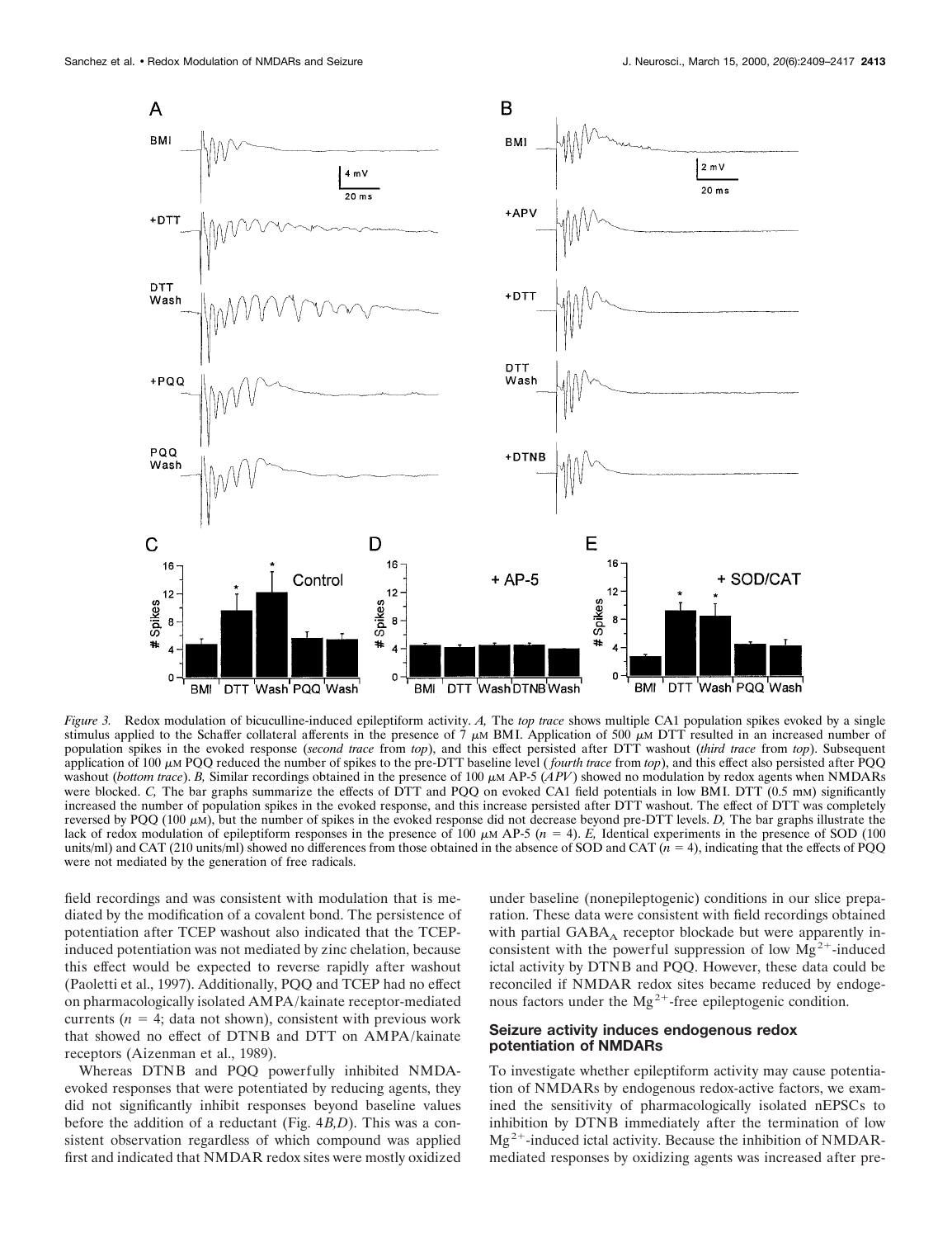*Figure 4.* NMDA-evoked whole-cell currents are modulated by redox reagents at concentrations that modulated epileptiform activity. *A, I–V* curves for NMDA-evoked currents were obtained by subtracting the responses to command voltage ramps from  $-90$  to  $+30$ mV before and during brief NMDA superfusion. Subtracted current responses revealed characteristic voltagedependent currents that reversed between 0 and  $+10$  mV, and the superimposed subtracted ramps for three consecutive NMDA applications show the reproducibility of responses obtained in this manner. *B,* Superimposed *I–V* curves show that baseline NMDAevoked currents (*trace 1*) were significantly potentiated by exposure to 500  $\mu$ M TCEP (*trace 2*) and subsequently diminished by 200  $\mu$ M PQQ (*trace 3*). Each *trace* is an average of three subtracted ramp responses. *C,* Ramp currents from *B* scaled to the largest current at -20 mV showed that TCEP and PQQ exerted modulation with no effect on the voltage dependence or reversal potential of the NMDA-evoked currents. *D,* Persistence of the effects of redox reagents on currents evoked by focal NMDA application are shown. The graph shows the peak amplitude of individual current responses to focal NMDA application (holding potential  $= +30$  mV) as a function of time for a CA1 pyramidal neuron that was recorded for 3 hr. (*Horizontal bars* show the time of superfusion of each redox agent.) The initial application of 400  $\mu$ M TCEP caused a gradual increase in the peak NMDAevoked current that remained unchanged during TCEP washout but very

*Figure 5.* NMDAR-mediated synaptic currents were more sensitive to inhibition by DTNB after ictal activity. *A,* Shown superimposed are averaged (4-6 events) NMDAR-mediated EPSCs recorded at a holding potential of  $-15$  mV in a CA1 neuron from a control slice before and after exposure to 500  $\mu$ M DTNB. *B*, The same is shown for a neuron recorded from a slice that had been exposed to  $Mg^{2+}$ free media and exhibited spontaneous field activity for 30 min before the initiation of whole-cell recording (see Materials and Methods). *C,* The bar graphs show summary data. The in-



rapidly returned to baseline after subsequent exposure to  $200 \mu M$  PQQ. Responses were potentiated again by a second TCEP application, and this effect was reversed by exposure to 500 <sup>m</sup>M DTNB, mimicking the effect of PQQ. Individual *traces* are shown at the *top* for the *points* labeled in the graph. Calibration: vertical, 100 pA; horizontal, 10 sec.



creased sensitivity of NMDAR-mediated EPSCs to DTNB-induced inhibition indicated that the epileptogenic condition had caused NMDAR redox sites to be reduced by endogenous factors.

vious exposure to reducing agents, we reasoned that nEPSCs in slices in which mass reduction of NMDAR redox sites had occurred should exhibit significantly greater inhibition by an oxidizing agent compared with that in control slices. In slices returned to control medium after exhibiting low  $Mg^{2+}$ -induced ictal activity for 30 min, DTNB (500  $\mu$ M) exerted significantly greater inhibition of nEPSCs (45.8  $\pm$  0.85%; *n* = 4) compared with that in slices maintained for the same duration in control medium  $(17.8 \pm 6.1\%; n = 4; p < 0.0004; Fig. 5)$ . Additionally, the increased sensitivity of nEPSCs to DTNB was observed as long as 1 hr after the termination of ictal activity by returning slices to control medium. These data strongly suggested that low  $Mg^{2+}$ induced epileptiform activity had caused the reduction of NMDAR redox sites that resulted in potentiation of NMDAR function even after the cessation of ictal activity. Because no reducing agents were added, these data implicated endogenous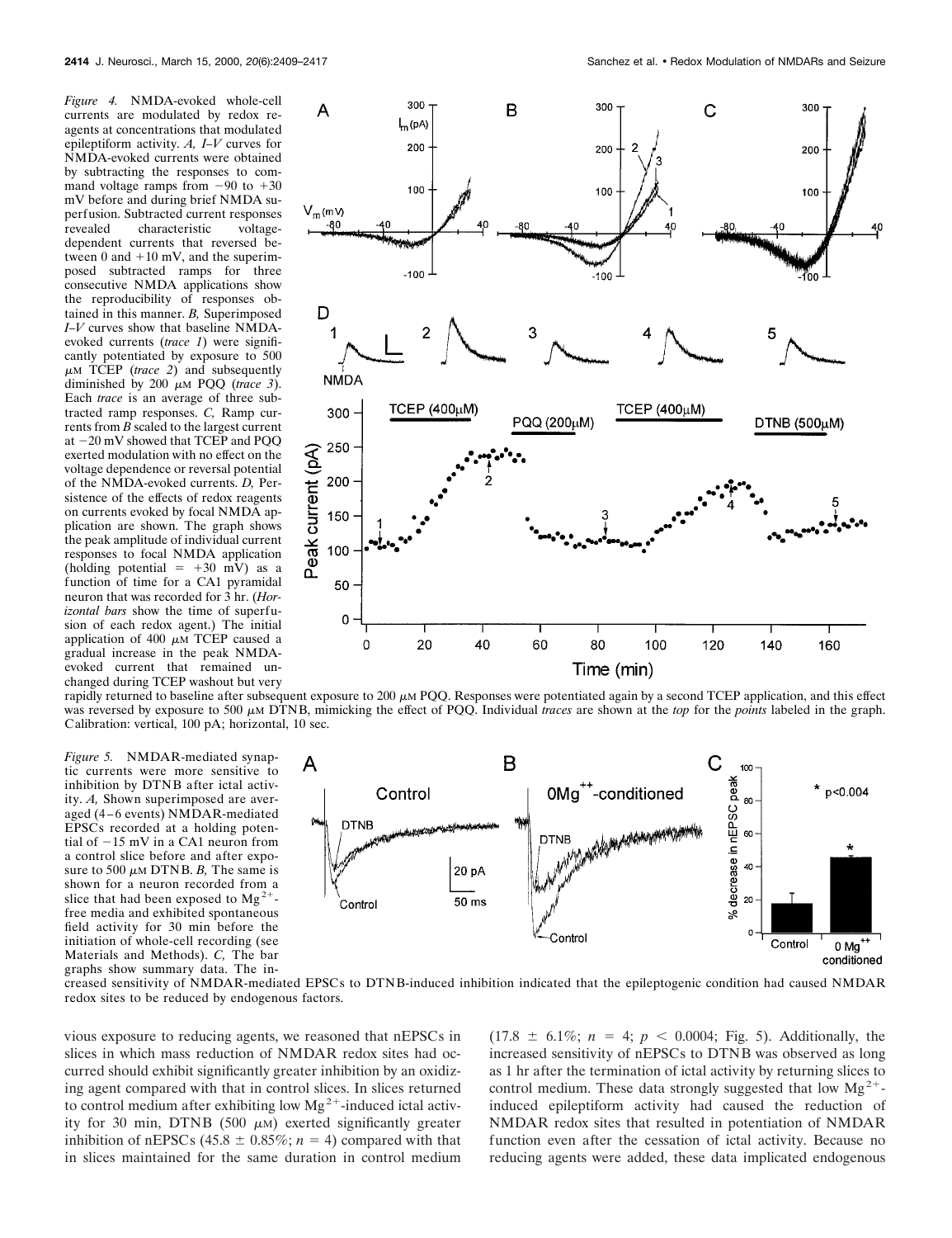

*Figure 6.* Anticonvulsant concentrations of PQQ do not interfere with NMDAR-dependent synaptic plasticity. LTP of the CA1 field EPSP evoked by Schaffer collateral stimulation was induced by tetanic stimulation in control slices  $(n = 4)$  and in slices maintained in 200  $\mu$ M PQQ  $(n = 4)$  for 30 min before tetanus and for the duration of recording. *A,* The superimposed *traces* show averaged field EPSPs (5 events) before and after tetanus in a representative slice recorded in the presence of PQQ. *B,* The summary graph shows the mean increase in EPSP slope as a function of time from the tetanus for the two conditions. The magnitude of LTP was not statistically different in the presence versus the absence of PQQ (two-way repeated measures ANOVA with *post hoc* comparison).

*Figure 7.* Systemic pretreatment with PQQ significantly attenuated seizures induced by PTZ or BMI. *A, B*, The bar graphs show the mean duration of PTZ-induced (*A*) and BMI-induced  $(B)$  seizures for control  $(HCO<sub>3</sub>$  vehicletreated) and PQQ-treated groups. The durations of PTZ- and BMI-induced generalized seizures were significantly decreased in PQQ-treated animals.

60

reducing compounds, generated in brain tissue during the seizure activity, as mediators of this effect.

## **Oxidation of NMDAR redox sites is permissive of long-term potentiation**

In contrast to many experimental NMDAR antagonists, our data showed little effect of PQQ or DTNB on baseline NMDAR function. Thus, these agents appeared to achieve inhibition of epileptiform activity via the reversal of pathological potentiation of NMDAR function rather than simply via downmodulation of physiological NMDAR function. This suggested that therapeutic use of this class of agents might be without significant adverse effects on NMDAR-dependent physiological function, such as synaptic plasticity. To examine this hypothesis, we compared hippocampal LTP in the presence and absence of PQQ. LTP is an extensively used model of NMDAR-dependent synaptic plasticity thought to underlie learning and memory (Cain, 1997). As shown in Figure 6*A*, tetanic stimulation of Schaffer collateral axons induced long-lasting potentiation of the slope of the field EPSP recorded from area CA1 st. radiatum. In slices continuously exposed to PQQ (200  $\mu$ M) beginning 30 min before tetanic stimulation, the magnitude of LTP was not significantly different from that achieved in control slices (Fig. 6*B*). This finding indicated that, unlike most pharmacological NMDAR antagonists, PQQ might inhibit pathological NMDAR potentiation without interfering with NMDAR-dependent physiological processes.

# **Anticonvulsant effect of a systemically administered redox agent** *in vivo*

Unlike most redox-active agents used *in vitro*, PQQ is systemically tolerated and distributed in brain after systemic administration (Smidt et al., 1991). We therefore were able to examine the anticonvulsant efficacy of PQQ against chemoconvulsant-induced seizures *in vivo*. Behavioral seizures were induced in rat pups by either PTZ or BMI, because these are well characterized chemoconvulsants that induce seizures that are inhibited by NMDAR antagonists (Dingledine et al., 1990). Systemic pretreatment with PQQ (20 mg/kg) caused no obvious behavioral changes but significantly attenuated status epilepticus induced by PTZ (80 mg/kg, i.p.) or BMI (2 mg/kg, s.c.) (Fig. 7). The duration of PTZ-induced generalized seizure was significantly decreased in PQQ-treated animals (41.9  $\pm$  5.3 min; *n* = 10) compared with vehicle-treated controls (94.2  $\pm$  7.1 min;  $n = 10$ ;  $p < 0.001$ ). PQQ pretreatment also significantly increased the latency to PTZinduced myoclonic jerks (109.9  $\pm$  52.9 and 62.9  $\pm$  8.4 sec for PQQ- and vehicle-treated groups, respectively;  $p < 0.007$ ) and the latency to generalized seizure (375.9  $\pm$  72.3 and 197.3  $\pm$  37.37 sec for PQQ- and vehicle-treated groups, respectively;  $p < 0.001$ ). The duration of BMI-induced seizures also was significantly decreased by PQQ pretreatment  $[19.5 \pm 2.4 \text{ min}$  for PQQ-treated  $(n = 18)$  vs 29.7  $\pm$  3.6 min for vehicle-treated  $(n = 19)$ ;  $p < 0.03$ ], although significant differences were not observed in the latencies to myoclonic jerks (vehicle,  $117.4 \pm 11.9$  sec; PQQ,  $118.7 \pm 11$ sec) or generalized seizure (vehicle,  $179.1 \pm 10.6$  sec; PQQ,  $201.9 \pm 21$  sec). These data demonstrated, in two established NMDAR-dependent *in vivo* seizure models, that behavioral seizures were inhibited by systemic administration of an agent that is capable of oxidizing the NMDAR redox site.

# **DISCUSSION**

Our data indicate that the NMDAR redox modulatory site has a previously unidentified critical role in the expression of seizure activity. We observed that agents that oxidize the NMDAR redox site significantly inhibited epileptiform activity in normal rat hippocampal slices exposed to epileptogenic conditions,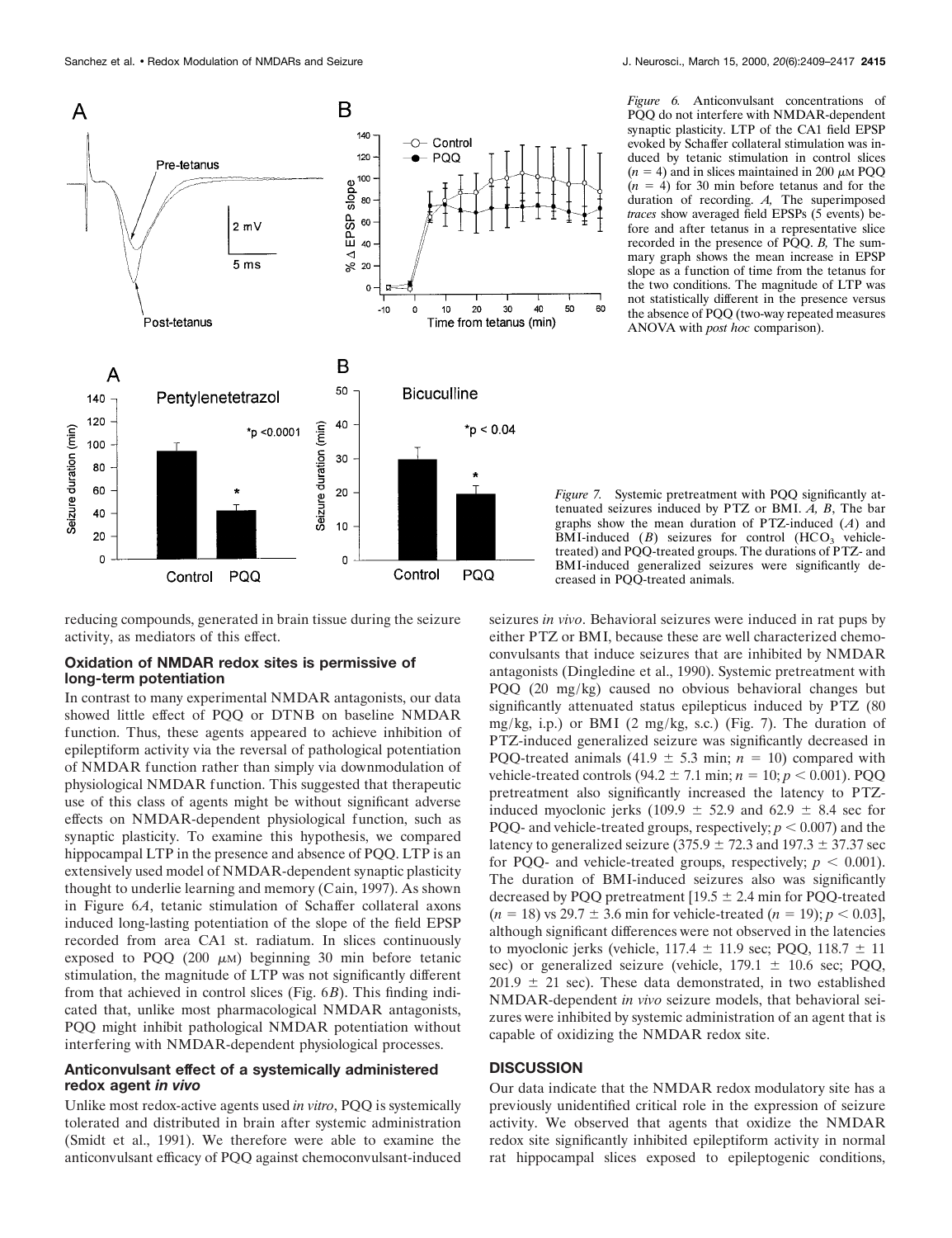whereas reducing agents induced opposite effects. The absence of these effects in the presence of the NMDAR antagonist AP-5 supported the hypothesis that the modulation epileptiform activity by redox-active agents was mediated by their modulation of NMDAR function. Whole-cell voltage-clamp recordings demonstrated that DTNB and PQQ oxidized the redox sites of native NMDARs *in situ* at concentrations that inhibited epileptiform activity yet had little effect on NMDAR function under baseline (nonepileptogenic) conditions. In sharp contrast, DTNB strongly inhibited NMDAR-mediated synaptic currents in slices that had exhibited previously low  $Mg^{2+}$ -induced ictal activity. This indicated that NMDAR redox sites that are mostly oxidized under baseline conditions can be reduced by endogenous factors under epileptogenic conditions.

Evidence of endogenous potentiation of NMDAR function by redox-active compounds during ictal activity *in vitro* may be relevant to seizures *in vivo*, because prolonged seizures and status epilepticus are associated with shifts in redox state in brain tissue (Tenny et al., 1980; Dora, 1983; Fujikawa et al., 1988). Similar redox potentiation of NMDAR function has been observed in mature rat hippocampal slices in response to energy depletion induced by brief anoxia/aglycemia ("anoxic LTP") (Gozlan et al., 1994). Thus, evidence indicates that disturbances of brain metabolism can induce pathological cellular redox changes that cause increased NMDAR activity and, hence, synaptic hyperexcitability. Mass reduction of NMDAR redox sites during seizures may create a pathological state of enhanced NMDAR function that could be targeted by pharmacological agents. In agreement with this notion, we observed that systemic administration of PQQ significantly decreased the duration of chemoconvulsant-induced seizures *in vivo*. Agents that specifically target the NMDAR redox site or that maintain homeostasis of the extracellular redox environment may therefore have therapeutic value in the treatment of seizures and status epilepticus.

It is noteworthy that whereas reducing agents enhance excitatory field potentials and NMDAR-dependent tetanic LTP in hippocampal slices (Tolliver and Pellmar, 1987; Tauck and Ashbeck, 1990), the oxidizing agent DTNB reverses these effects without blocking LTP (Tauck and Ashbeck, 1990; Gozlan et al., 1995; Bernard et al., 1997). Here, we showed that concentrations of PQQ that inhibited epileptiform activity also did not significantly inhibit NMDAR-dependent tetanic LTP. In agreement with this, we reported previously that neuroprotective doses of PQQ produced no alterations in the spectral EEG or in behavior in neonatal rats (Jensen et al., 1994). Our findings indicate that the development of agents that efficiently and specifically oxidize the NMDAR redox site could provide a means to reverse pathological NMDAR potentiation without inhibiting NMDARmediated physiological function.

#### **Specificity of redox agents**

Our data are consistent with a specific action of DTNB and PQQ at the NMDAR redox site *in vitro* and *in vivo*, yet it is possible that other effects contributed to the suppression of seizure activity. PQQ is a redox cycling agent and could have altered synaptic transmission or seizure activity indirectly via the generation or scavenging of free radicals, which can modulate NMDARs (Aizenman et al., 1990; Aizenman, 1995) and are neurotoxic (Fagni et al., 1994; Bains and Shaw, 1997; MacDonald and Stoodley, 1998). However, we observed that the enzymatic free-radical scavengers SOD and catalase did not alter the PQQ-induced inhibition of evoked and spontaneous epileptiform activity *in*

*vitro*. This also was consistent with the lack of effect of SOD and catalase on PQQ modulation of NMDARs in neuronal cultures (Aizenman et al., 1992). Thus, it is unlikely that the effects of PQQ were mediated indirectly via an interaction with free radicals.

Redox-active compounds also have been shown to affect acetylcholine receptors (Hedlund and Bartfai, 1979; Lukas and Bennett, 1980) and GABA<sub>A</sub> receptors (Allan and Baier, 1992; Pan et al., 1995), both of which may play a role in the synchronization of neuronal firing in limbic seizures. However, evidence indicates that redox modulation of other neurotransmitter receptors is unlikely to have contributed to the anticonvulsant effect of oxidizing agents. DTNB downmodulates GABA<sub>A</sub> receptors in vitro (Pan et al., 1995), and therefore, oxidation of this receptor would decrease synaptic inhibition and be expected to exacerbate rather than inhibit seizure activity. Acetylcholine receptor function is enhanced by oxidizing agents, but this also would be expected to exacerbate seizures because muscarinic agonists promote synchronization and epileptiform firing in limbic brain slices (Dickson and Alonso, 1997; Williams and Kauer, 1997; Psarropoulou and Dallaire, 1998). Additionally, we observed no effect of PQQ on AMPA/kainate receptor-mediated responses, as reported previously for DTNB (Aizenman et al., 1989). Thus, our current knowledge of the redox modulation of neurotransmitter receptors and their roles in the patterning of seizure activity is consistent with our hypothesis that the modulation of epileptiform activity by redox-active compounds was achieved via modulation of NMDAR function.

Because of the physical nature of redox modulation, it is possible that the function of many as yet undetermined elements of synaptic signaling and neuronal excitability could be modulated by redox-active compounds. Evidence suggests that NMDARs exhibit a uniquely large range of functional modulation by redoxactive compounds compared with other channel proteins (Gozlan and Ben-Ari, 1995), and our data indicated that redox modulation of NMDAR function was sufficient to modulate epileptiform activity *in vitro*. However, in the absence of complete characterization of the effects of redox agents on every synaptic element, we cannot exclude the possibility that the modulation of seizure activity by these agents was mediated in part by multiple effects.

#### **Summary**

The present findings indicate that redox modulation of the NMDARs occurs as an acute effect of experimentally induced seizure activity and may in part underlie the self-sustaining nature of seizures, such as in status epilepticus. Reducing equivalents are known to accumulate during status epilepticus, and our data suggest that NMDAR redox modulation may be involved in a pathological link between neuronal metabolism and neurotransmission. Because NMDARs play a critical role in the synchronization of activity and maintenance of excitation in seizures, this manner of NMDAR potentiation represents a novel mechanism by which seizures could be triggered and/or sustained under epileptogenic conditions. Because oxidation of NMDAR redox sites does not appear to block NMDAR-dependent processes such as LTP, redox modulation of NMDARs or the maintenance of extracellular redox homeostasis may be a safe and effective strategy for anticonvulsant therapy.